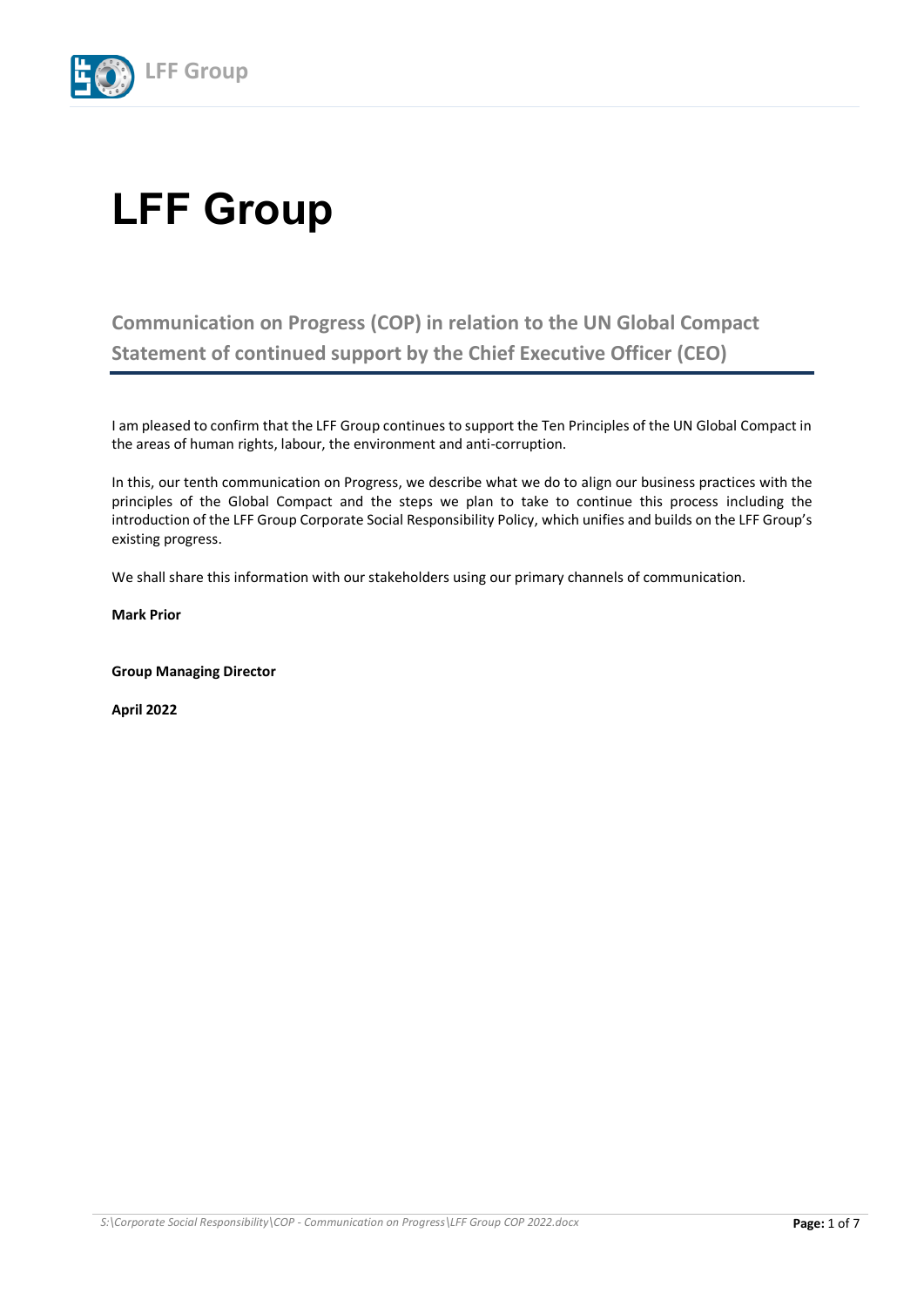

# **Human Rights Principles**

## Assessment, Policy and Goals

Human rights in relation to Group employees are addressed in the **LFF Group Corporate Social Responsibility Policy**, **Employee Company Handbook**, **LFF Group Health and Safety Policy**, **LFF Group Modern Slavery Policy**, **LFF Group Data Protection, Information & Security Policy** and the **LFF Group Ethical and Sustainable Procurement Policy**.

The general Code of Conduct within the **Employee Company Handbook** requires all staff to treat with respect anyone that they have dealings with, and further policies deal specifically with bullying, equality, and discrimination.

The sphere of influence of the LFF Group in the field of human rights beyond our staff and contractors is limited. We are, nevertheless, committed to ensuring that there is no modern slavery or human trafficking in our supply chains, nor any part of our business. The **LFF Group Modern Slavery Policy** reflects our commitment to act ethically and with integrity in all our business relationships, and to implement and enforce proportionate systems and controls which address the risks of modern slavery and human trafficking.

#### **As part of our efforts to identify and mitigate the risks of modern slavery and human trafficking, we:**

- Seek to build long term relationships with our suppliers and highlight to them our expectations of business behaviour
- Seek to ensure that these entities have suitable anti-slavery and human trafficking policies and procedures in place
- Promote best practice within our procurement processes with the aim of eliminating the risk of modern slavery & human trafficking occurring in our supply chains
- Not use child labour
- Not knowingly support or deal with any business involved in slavery or human trafficking.

The **LFF Group Ethical and Sustainable Procurement Policy** aims to ensure that the way business is conducted throughout our supply chain conforms to our own standards and is legally compliant.

#### **To ensure LFF Group's Ethical and Sustainable Procurement standards are met, we establish:**

- How we conduct business with our suppliers
- The expectations we have of our suppliers regarding the way they conduct their business

#### Implementation

The Directors take responsibility for implementing these policies and its objectives and shall provide training and adequate communication throughout LFF to ensure that slavery and human trafficking is not taking place within LFF or its supply chains.

We carry out staff training in this area, reinforcing awareness of existing policies throughout the organisation and ensuring all employees know how to report any grievances.

We conduct due diligence with our suppliers to ensure that no Slavery or human trafficking in conducted within their organisation and that appropriate steps have been taken to ensure there is no Slavery or human trafficking in their supply chains.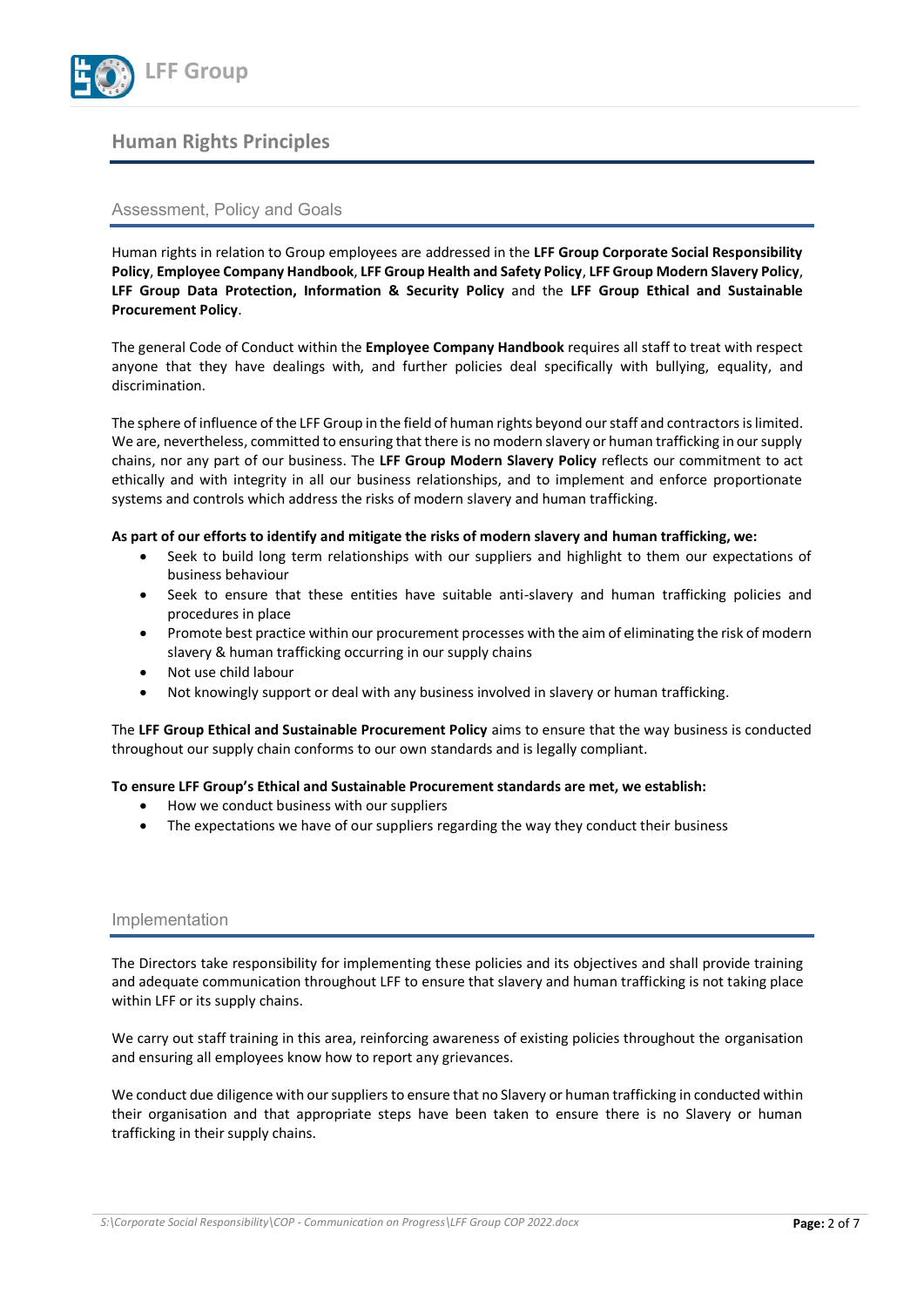

A term of our contracts with suppliers' states *"Each party to this contract confirms that there is no Modern Slavery or human trafficking in its own organisation and that it has taken appropriate steps to ensure that there is no Modern Slavery or human trafficking in its supply chains"*

We ensure that our suppliers' ethical and sustainability credentials are considered in our supplier approval and appraisal process.

## Measurement of Outcomes

We have not had any instances reported of Human Rights violations within the Group. Any such instances would be dealt with through the grievance procedure and reported at Board level to ensure appropriate followup and remedial action where necessary.

**The following KPI's will be reported annually on the effectiveness of LFF's supply chain:**

- Adherence to local Human Rights & Modern Slavery laws
- A Corporate Social Responsibility Policy

#### **The following KPI's will be reported annually on the performance of LFF's controls:**

- Percentage or number of employees trained on ethics
- Number of confirmed Child Labour, Forced Labour and Human Trafficking cases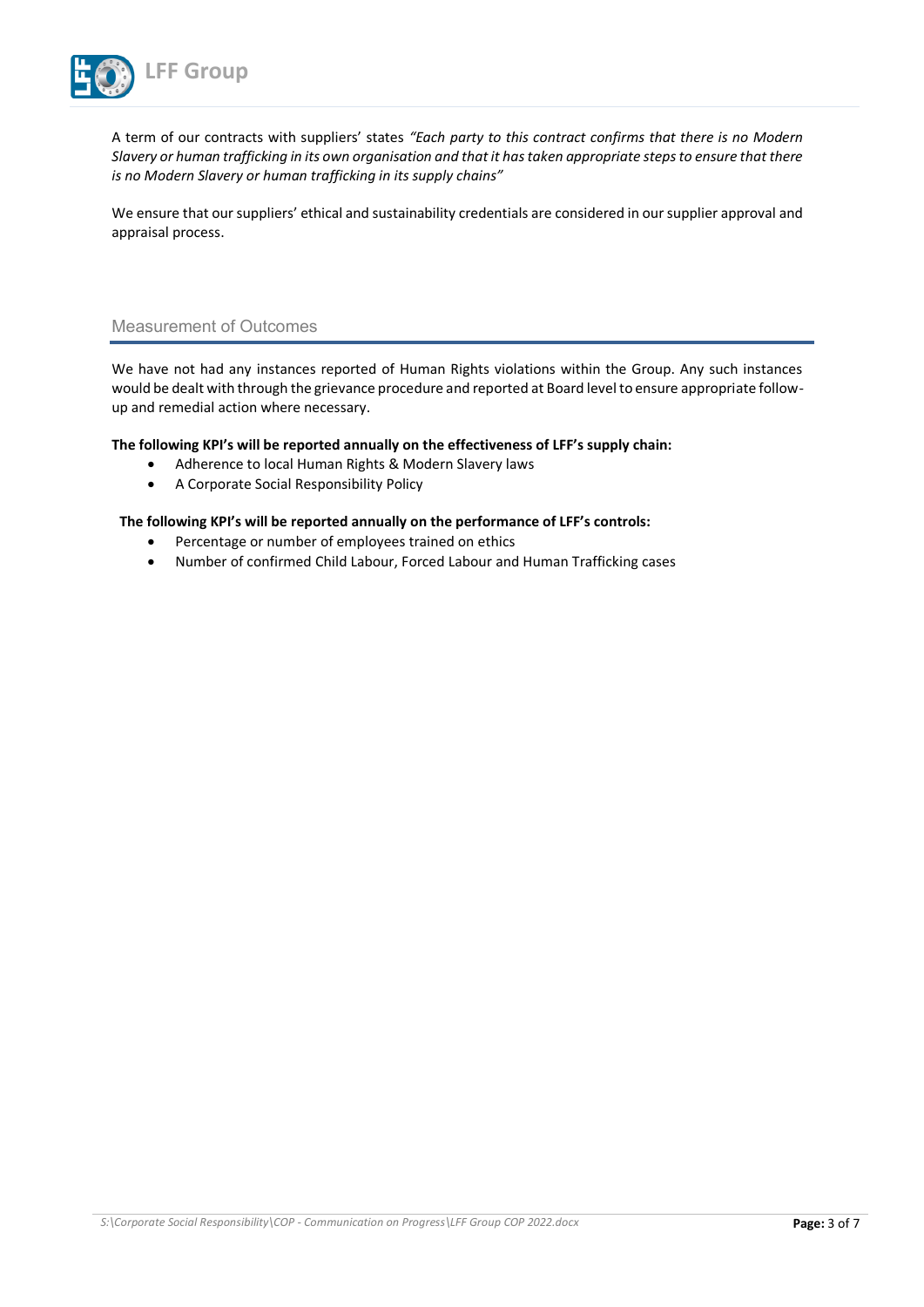

# **Labour Principles**

# Assessment, Policy and Goals

Labour policies in relation to Group employees are addressed in the **LFF Group Corporate Social Responsibility Policy**, **Employee Company Handbook**, **LFF Group Health and Safety Policy**, **LFF Group Modern Slavery Policy**, **LFF Group Data Protection, Information & Security Policy** and the **LFF Group Ethical and Sustainable Procurement Policy**. LFF Group complies with all relevant employment legislation in the countries in which it employs staff.

All staff have an employment contract stating terms of employment, including remuneration. This together with the **Employee Company Handbook** sets out rights and responsibilities, compensation and other benefits.

Employee health & safety is taken very seriously throughout the LFF Group. The LFF Group has established a **LFF Group Health and Safety Policy** and operates a Health & Safety Management System in accordance with BS ISO 45001:2018 with the scope *"Procurement, Stock Holding, Supply and Modification of Ferrous and Non-Ferrous Pipe, Flanges, Pipe Fittings and Associated Piping Equipment"*

Certification continued after a recertification audit in 2019 and transitioned from BS OHSAS 18001 to ISO 45001:2018 in September 2020.

Quarterly toolbox talks are issued by the senior management to cascade information and thereby promote staff awareness of welfare issues. The current topic is Mental Health Awareness.

#### Implementation

We employ external HR consultants to help ensure that we are up to date and compliant with relevant employment legislation, and to assist us in following best practice in employment matters.

Risk assessments are carried out at all sites and appropriate health and safety control measures are in place, including company safe systems of work. Regular audits are carried out by LRQA in line with our BS ISO 45001:2018 accreditation.

The LFF Group is committed to prevent injury or ill health occurring to any person as a result of its business activities.

#### Measurement of Outcomes

We have a grievance procedure for employees to raise any concerns on employment or labour related matters. Grievances, whilst very rare, are taken seriously and dealt with at Director level.

As noted above, the LFF Group is subject to internal and external audits covering Health and Safety matters. Any non-conformity is monitored at a senior level with appropriate corrective and preventive action implemented.

#### **The following KPI's will be reported annually on the performance of LFF's controls:**

- KPIs related to whistle blowing procedure
- Number of confirmed diversity, discrimination, and harassment cases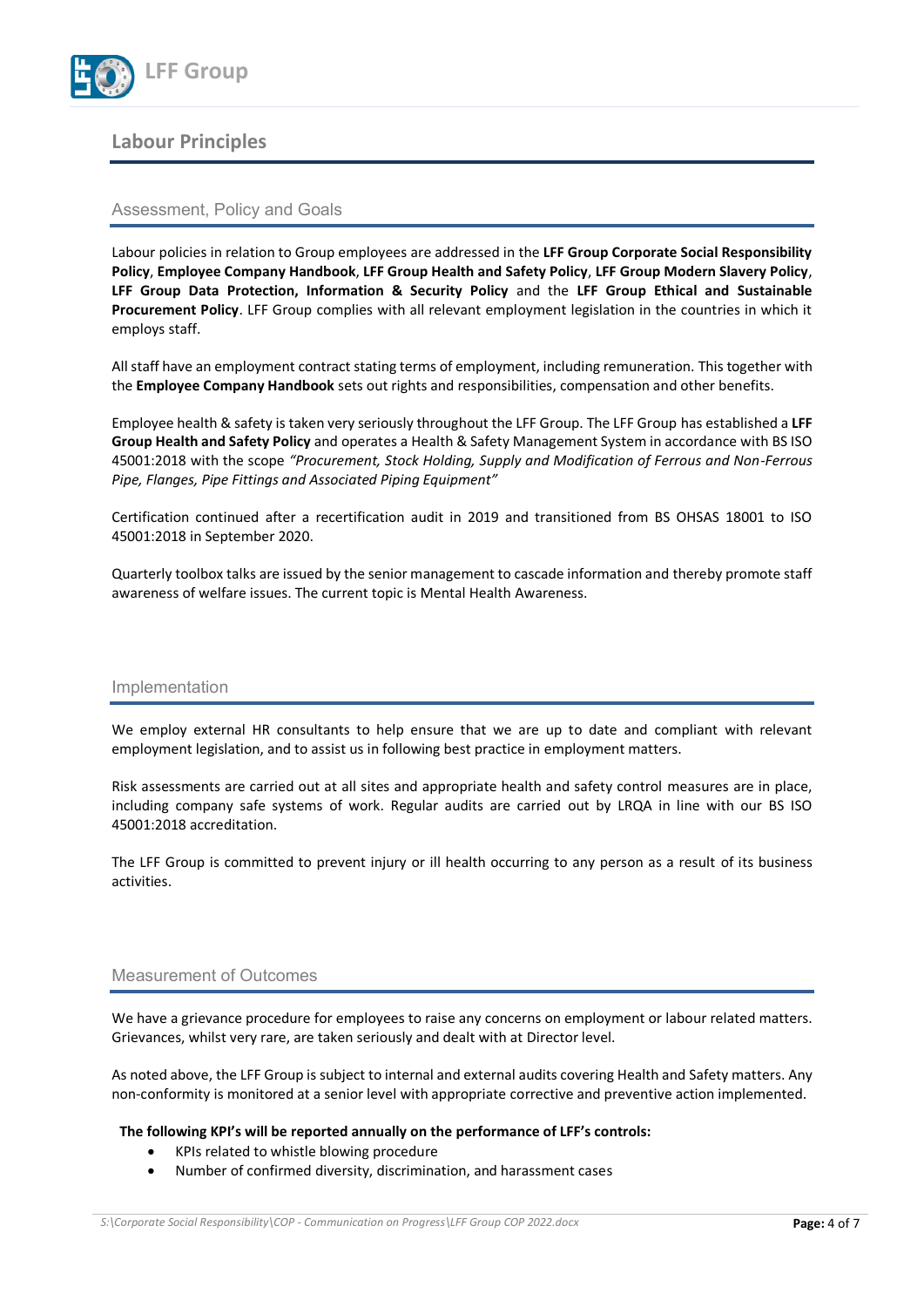

# **Environmental Principles**

# Assessment, Policy and Goals

The LFF Group is committed to the prevention of pollution, the minimisation of the impact of its activities on the environment and meeting or exceeding all relevant environmental legislation and other requirements to which we subscribe, including those of trade organisations and customers. LFF Group complies with all relevant environmental legislation in the countries in which it operates.

The LFF Group has established an **LFF Group Environmental Policy** and operates an Environmental Management System in accordance with ISO14001:2015 with the scope *"Procurement, Stock Holding, Supply and Modification of Ferrous and Non-Ferrous Pipe, Flanges, Pipe Fittings and Associated Piping Equipment".*

Certification continued after a recertification audit in 2019.

#### **We will deliver continual improvement by:**

- Setting environmental objectives and targets
- Monitoring and reviewing objectives and targets
- Communicating the group policy to all those working on behalf of the company, including contractors.

#### **The environmental objectives adopted for 2022/2023 are:**

- Reduce the consumption of electricity
- Reduce the consumption of natural gas
- Consolidate and re-tender our waste disposal contract
- Reduce the amount of waste sent to landfill
- Increase the usage of recyclable or reusable items
- Provide more comprehensive data on waste management to allow for more comprehensive analysis

Our policy will be reviewed annually or in response to a material change to our management system.

#### Implementation

The LFF Group Managing Director has ultimate responsibility for The LFF Group's environmental performance assisted by the Group's OHSE Representative, local Directors and local OHSE Representatives.

The LFF Group has identified the environmental aspects of its processes and has assessed the associated impacts on the environment. Controls have been put in place to minimise the impact where appropriate.

#### **Consumption of resources has been reduced by:**

- Promoting staff awareness on the benefits of energy saving by introducing switch off campaigns to reduce waste
- Rolling programmes of replacement for outdated electrical fittings with modern energy efficient alternatives and automatic switch-off systems in areas of light staff traffic.
- introducing modern energy efficient high-frequency battery chargers for the workplace transport fleet.
- Ensuring that air conditioning units are regularly maintained and that the controls are set to acceptable temperature levels; they are timed to operate during working hours only.
- Ensuring the minimum amount of packaging necessary only to prevent the damage of goods during transport – is adopted during dispatch to customers.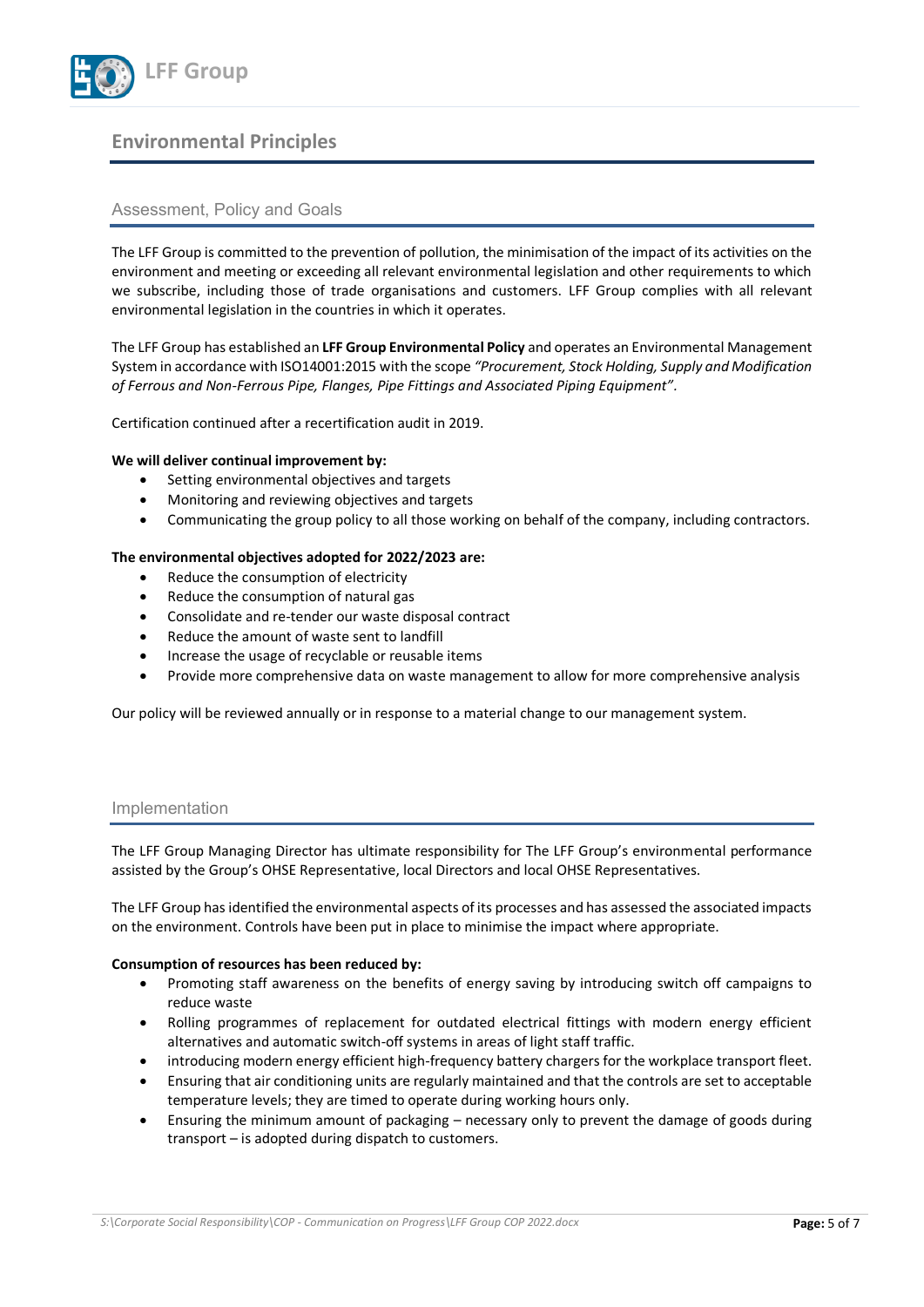

#### **Waste has been reduced by:**

- Training staff in waste stream management.
- Re-using incoming packaging material where possible.
- Baling waste polythene and cardboard to enable recycling.
- Arranging for wood waste to be supplied to the recycling industry where possible.
- Segregation of various waste streams, where practical

#### **Response to Emergencies is managed by staff training:**

- In the control of spills
- In fire safety awareness.

## Measurement of Outcomes

#### **The LFF Group monitors and evaluates environmental performance by monitoring outputs from:**

- Periodic evaluation of compliance with applicable legislation
- Investigations into incidents and near misses
- Planned maintenance of facilities and equipment
- Internal audits performed to a pre-planned schedule
- Complaints from interested third parties
- Biannual external audits performed by LRQA and other interested parties
- Inspection Tours performed by senior managers
- Meetings (Board meetings, Committee meetings etc.)

The LFF Group ensures that outputs arising are resolved by maintaining and reviewing a Nonconformance register and implementing corrective or preventive action as appropriate.

The LFF Group has not been involved in any environmental incidents, nor has it been the subject of any investigation or legal proceedings by the Environment Agency, Local or any other regulating authority.

#### **The LFF Group's environmental programme has been successful in producing significant reductions in:**

- Consumption of electricity
- Weight of packaging used
- Reduction of waste to landfill

The review of The LFF Group's environmental performance is an agenda point for Board meetings.